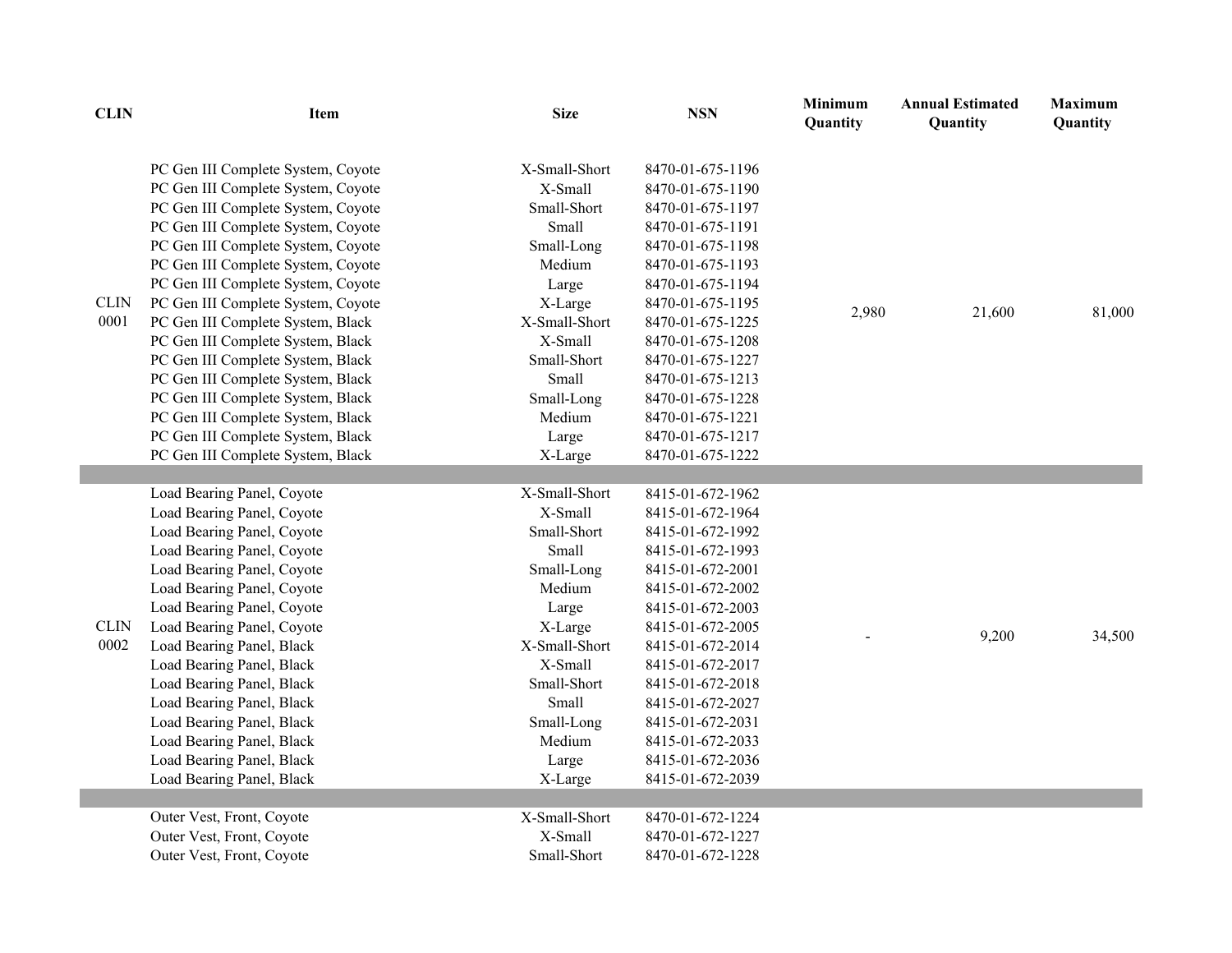|             | Outer Vest, Front, Coyote | Small         | 8470-01-672-1231 |       |        |
|-------------|---------------------------|---------------|------------------|-------|--------|
|             | Outer Vest, Front, Coyote | Small-Long    | 8470-01-672-1230 |       |        |
|             | Outer Vest, Front, Coyote | Medium        | 8470-01-672-1234 |       |        |
|             | Outer Vest, Front, Coyote | Large         | 8470-01-672-1235 |       |        |
| <b>CLIN</b> | Outer Vest, Front, Coyote | X-Large       | 8470-01-672-1236 |       |        |
| 0003        | Outer Vest, Front, Black  | X-Small-Short | 8470-01-672-1242 | 9,200 | 34,500 |
|             | Outer Vest, Front, Black  | X-Small       | 8470-01-672-1243 |       |        |
|             | Outer Vest, Front, Black  | Small-Short   | 8470-01-672-1245 |       |        |
|             | Outer Vest, Front, Black  | Small         | 8470-01-672-1246 |       |        |
|             | Outer Vest, Front, Black  | Small-Long    | 8470-01-672-1248 |       |        |
|             | Outer Vest, Front, Black  | Medium        | 8470-01-672-1249 |       |        |
|             | Outer Vest, Front, Black  | Large         | 8470-01-672-1250 |       |        |
|             | Outer Vest, Front, Black  | X-Large       | 8470-01-672-1251 |       |        |
|             |                           |               |                  |       |        |
|             | Outer Vest, Rear, Coyote  | X-Small-Short | 8470-01-672-1755 |       |        |
|             | Outer Vest, Rear, Coyote  | X-Small       | 8470-01-672-1759 |       |        |
|             | Outer Vest, Rear, Coyote  | Small-Short   | 8470-01-672-1760 |       |        |
|             | Outer Vest, Rear, Coyote  | Small         | 8470-01-672-1761 |       |        |
|             | Outer Vest, Rear, Coyote  | Small-Long    | 8470-01-672-1763 |       |        |
|             | Outer Vest, Rear, Coyote  | Medium        | 8470-01-672-1764 |       |        |
|             | Outer Vest, Rear, Coyote  | Large         | 8470-01-672-1765 |       |        |
| <b>CLIN</b> | Outer Vest, Rear, Coyote  | X-Large       | 8470-01-672-1766 | 9,200 | 34,500 |
| 0004        | Outer Vest, Rear, Black   | X-Small-Short | 8470-01-672-1776 |       |        |
|             | Outer Vest, Rear, Black   | X-Small       | 8470-01-672-1779 |       |        |
|             | Outer Vest, Rear, Black   | Small-Short   | 8470-01-672-1780 |       |        |
|             | Outer Vest, Rear, Black   | Small         | 8470-01-672-1781 |       |        |
|             | Outer Vest, Rear, Black   | Small-Long    | 8470-01-672-1782 |       |        |
|             | Outer Vest, Rear, Black   | Medium        | 8470-01-672-1783 |       |        |
|             | Outer Vest, Rear, Black   | Large         | 8470-01-672-1787 |       |        |
|             | Outer Vest, Rear, Black   | X-Large       | 8470-01-672-1785 |       |        |
|             |                           |               |                  |       |        |
|             | Inner Vest, Front, Coyote | X-Small-Short | 8470-01-672-2243 |       |        |
|             | Inner Vest, Front, Coyote | X-Small       | 8470-01-672-2246 |       |        |
|             | Inner Vest, Front, Coyote | Small-Short   | 8470-01-672-2247 |       |        |
|             | Inner Vest, Front, Coyote | Small         | 8470-01-672-2249 |       |        |
|             | Inner Vest, Front, Coyote | Small-Long    | 8470-01-672-2271 |       |        |
|             | Inner Vest, Front, Coyote | Medium        | 8470-01-672-2273 |       |        |
|             | Inner Vest, Front, Coyote | Large         | 8470-01-672-2274 |       |        |
| <b>CLIN</b> | Inner Vest, Front, Coyote | X-Large       | 8470-01-672-2275 | 9,200 | 34,500 |
| 0005        | Inner Vest, Front, Black  | X-Small-Short | 8470-01-672-2608 |       |        |
|             | Inner Vest, Front, Black  | X-Small       | 8470-01-672-2626 |       |        |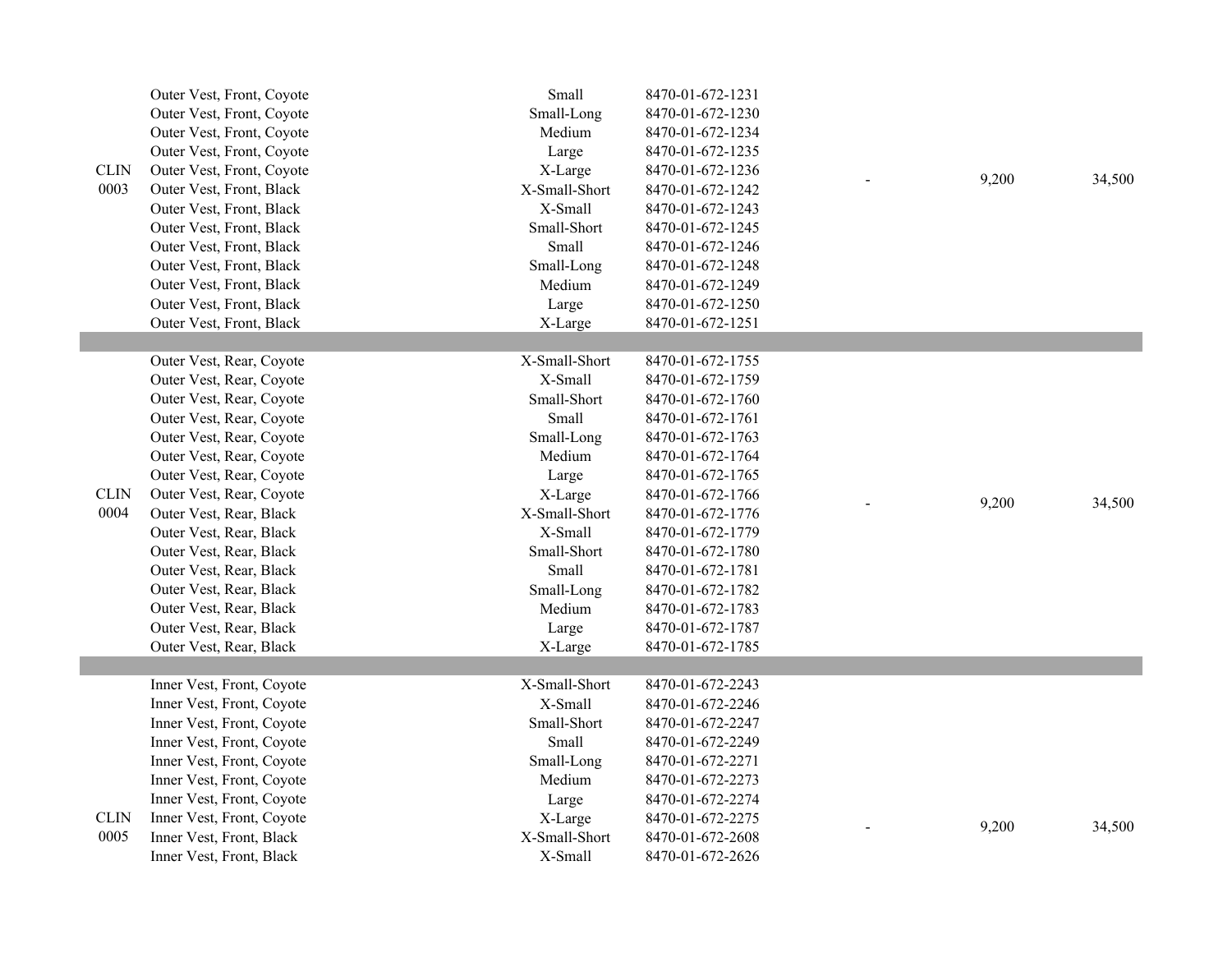|             | Inner Vest, Front, Black | Small-Short   | 8470-01-672-2627 |       |        |         |
|-------------|--------------------------|---------------|------------------|-------|--------|---------|
|             | Inner Vest, Front, Black | Small         | 8470-01-672-2628 |       |        |         |
|             | Inner Vest, Front, Black | Small-Long    | 8470-01-672-2634 |       |        |         |
|             | Inner Vest, Front, Black | Medium        | 8470-01-672-2659 |       |        |         |
|             | Inner Vest, Front, Black | Large         | 8470-01-672-2662 |       |        |         |
|             | Inner Vest, Front, Black | X-Large       | 8470-01-672-2663 |       |        |         |
|             |                          |               |                  |       |        |         |
|             | Inner Vest, Rear, Coyote | X-Small-Short | 8470-01-672-3236 |       |        |         |
|             | Inner Vest, Rear, Coyote | X-Small       | 8470-01-672-3257 |       |        |         |
|             | Inner Vest, Rear, Coyote | Small-Short   | 8470-01-672-3265 |       |        |         |
|             | Inner Vest, Rear, Coyote | Small         | 8470-01-672-3268 |       |        |         |
|             | Inner Vest, Rear, Coyote | Small-Long    | 8470-01-672-3274 |       |        |         |
|             | Inner Vest, Rear, Coyote | Medium        | 8470-01-672-3270 |       |        |         |
|             | Inner Vest, Rear, Coyote | Large         | 8470-01-672-3276 |       |        |         |
| <b>CLIN</b> | Inner Vest, Rear, Coyote | X-Large       | 8470-01-672-3278 |       | 9,200  | 34,500  |
| 0006        | Inner Vest, Rear, Black  | X-Small-Short | 8470-01-672-3686 |       |        |         |
|             | Inner Vest, Rear, Black  | X-Small       | 8470-01-672-3688 |       |        |         |
|             | Inner Vest, Rear, Black  | Small-Short   | 8470-01-672-3692 |       |        |         |
|             | Inner Vest, Rear, Black  | Small         | 8470-01-672-3697 |       |        |         |
|             | Inner Vest, Rear, Black  | Small-Long    | 8470-01-672-3693 |       |        |         |
|             | Inner Vest, Rear, Black  | Medium        | 8470-01-672-3694 |       |        |         |
|             | Inner Vest, Rear, Black  | Large         | 8470-01-672-3696 |       |        |         |
|             | Inner Vest, Rear, Black  | X-Large       | 8470-01-672-3697 |       |        |         |
|             |                          |               |                  |       |        |         |
|             | <b>Base Vest Inserts</b> | X-Small-Short | 8470-01-672-4630 |       |        |         |
|             | <b>Base Vest Inserts</b> | X-Small       | 8470-01-672-4636 |       |        |         |
|             | <b>Base Vest Inserts</b> | Small-Short   | 8470-01-672-4637 |       |        |         |
| <b>CLIN</b> | <b>Base Vest Inserts</b> | Small         | 8470-01-672-4639 | 1,350 | 10,060 | 37,725  |
| 0007        | <b>Base Vest Inserts</b> | Small-Long    | 8470-01-672-4640 |       |        |         |
|             | <b>Base Vest Inserts</b> | Medium        | 8470-01-672-4643 |       |        |         |
|             | <b>Base Vest Inserts</b> | Large         | 8470-01-672-4646 |       |        |         |
|             | <b>Base Vest Inserts</b> | X-Large       | 8470-01-672-4645 |       |        |         |
|             |                          |               |                  |       |        |         |
|             | Outer Cummerbund, Coyote | Small         | 8470-01-672-0455 |       |        |         |
|             | Outer Cummerbund, Coyote | Medium        | 8470-01-672-0530 |       |        |         |
| <b>CLIN</b> | Outer Cummerbund, Coyote | Large         | 8470-01-672-0531 |       |        |         |
| 0008        | Outer Cummerbund, Black  | Small         | 8470-01-672-3710 | 3,200 | 30,220 | 113,325 |
|             | Outer Cummerbund, Black  | Medium        | 8470-01-672-3711 |       |        |         |
|             | Outer Cummerbund, Black  | Large         | 8470-01-672-3712 |       |        |         |
|             |                          |               |                  |       |        |         |
| <b>CLIN</b> | Tube Adapter, Coyote     | One Size      | 8465-01-673-1788 |       | 12,500 | 50.625  |
|             |                          |               |                  |       |        |         |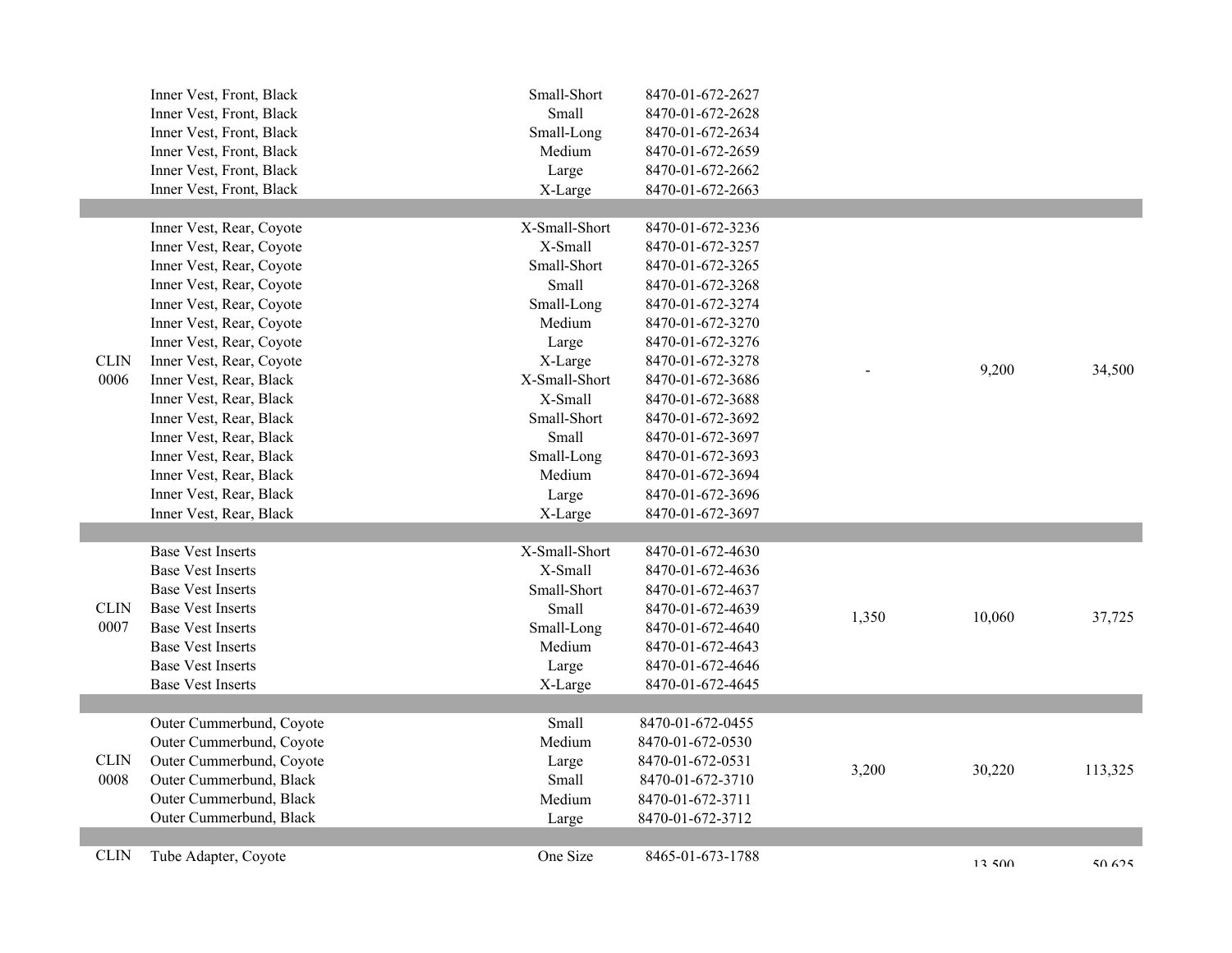| 0009        | Tube Adapter, Black             | One Size | 8465-01-673-1791 |       | $1J, J\cup J$ | JU, UZJ |
|-------------|---------------------------------|----------|------------------|-------|---------------|---------|
|             |                                 |          |                  |       |               |         |
|             | Inner Cummerbund, Coyote        | Small    | 8470-01-672-3741 |       |               |         |
|             | Inner Cummerbund, Coyote        | Medium   | 8470-01-672-3743 |       |               |         |
| <b>CLIN</b> | Inner Cummerbund, Coyote        | Large    | 8470-01-672-3744 | 3,200 | 15,980        | 59,925  |
| 0010        | Inner Cummerbund, Black         | Small    | 8470-01-672-0676 |       |               |         |
|             | Inner Cummerbund, Black         | Medium   | 8470-01-672-0678 |       |               |         |
|             | Inner Cummerbund, Black         | Large    | 8470-01-672-0679 |       |               |         |
|             |                                 |          |                  |       |               |         |
|             | Soft Armor Cummerbund, Coyote   | Small    | 8470-01-672-4053 |       |               |         |
|             | Soft Armor Cummerbund, Coyote   | Medium   | 8470-01-672-4055 |       |               |         |
| <b>CLIN</b> | Soft Armor Cummerbund, Coyote   | Large    | 8470-01-672-4056 |       |               |         |
| 0011        | Soft Armor Cummerbund, Black    | Small    | 8470-01-672-0698 |       | 4,240         | 15,900  |
|             | Soft Armor Cummerbund, Black    | Medium   | 8470-01-672-0700 |       |               |         |
|             | Soft Armor Cummerbund, Black    | Large    | 8470-01-672-0702 |       |               |         |
|             |                                 |          |                  |       |               |         |
|             | Cummerbund Insert               | Small    | 8470-01-672-9692 |       |               |         |
| <b>CLIN</b> | Cummerbund Insert               | Medium   | 8470-01-672-9695 |       | 2,120         | 7,950   |
| 0012        | Cummerbund Insert               | Large    | 8470-01-672-9696 |       |               |         |
|             |                                 |          |                  |       |               |         |
|             | Side Plate Pockets, Coyote      | 6x6      | 8470-01-672-9933 |       |               |         |
| <b>CLIN</b> | Side Plate Pockets, Coyote      | 6x8      | 8470-01-672-9934 |       |               |         |
| 0013        | Side Plate Pockets, Black       | 6x6      | 8470-01-672-9935 | 3,200 | 17,380        | 65,175  |
|             | Side Plate Pockets, Black       | 6x8      | 8470-01-672-9936 |       |               |         |
|             |                                 |          |                  |       |               |         |
| <b>CLIN</b> | Side Plate Pocket Insert        | 6x6      | 8470-01-675-1487 |       |               |         |
| 0014        | Side Plate Pocket Insert        | 6x8      | 8470-01-675-1491 | 3,200 | 16,100        | 60,375  |
|             |                                 |          |                  |       |               |         |
|             | Harness, Coyote                 | Small    | 8470-01-672-4669 |       |               |         |
|             | Harness, Coyote                 | Medium   | 8470-01-672-4672 |       |               |         |
| <b>CLIN</b> | Harness, Coyote                 | Large    | 8470-01-672-6476 |       | 15,980        |         |
| 0015        | Harness, Black                  | Small    | 8470-01-673-1688 |       |               | 59,925  |
|             | Harness, Black                  | Medium   | 8470-01-673-1689 |       |               |         |
|             | Harness, Black                  | Large    | 8470-01-673-1690 |       |               |         |
|             |                                 |          |                  |       |               |         |
| <b>CLIN</b> | Rear Cummerbund Adapter, Coyote | One Size | 8470-01-672-4324 |       | 13,500        |         |
| 0016        | Rear Cummerbund Adapter, Black  | One Size | 8470-01-672-0714 |       |               | 50,625  |
|             |                                 |          |                  |       |               |         |
| <b>CLIN</b> | Repair Kit (Individual), Coyote | One Size | 8470-01-672-0391 |       | 13,500        | 50,625  |
| 0017        | Repair Kit (Individual), Black  | One Size | 8470-01-572-0395 |       |               |         |